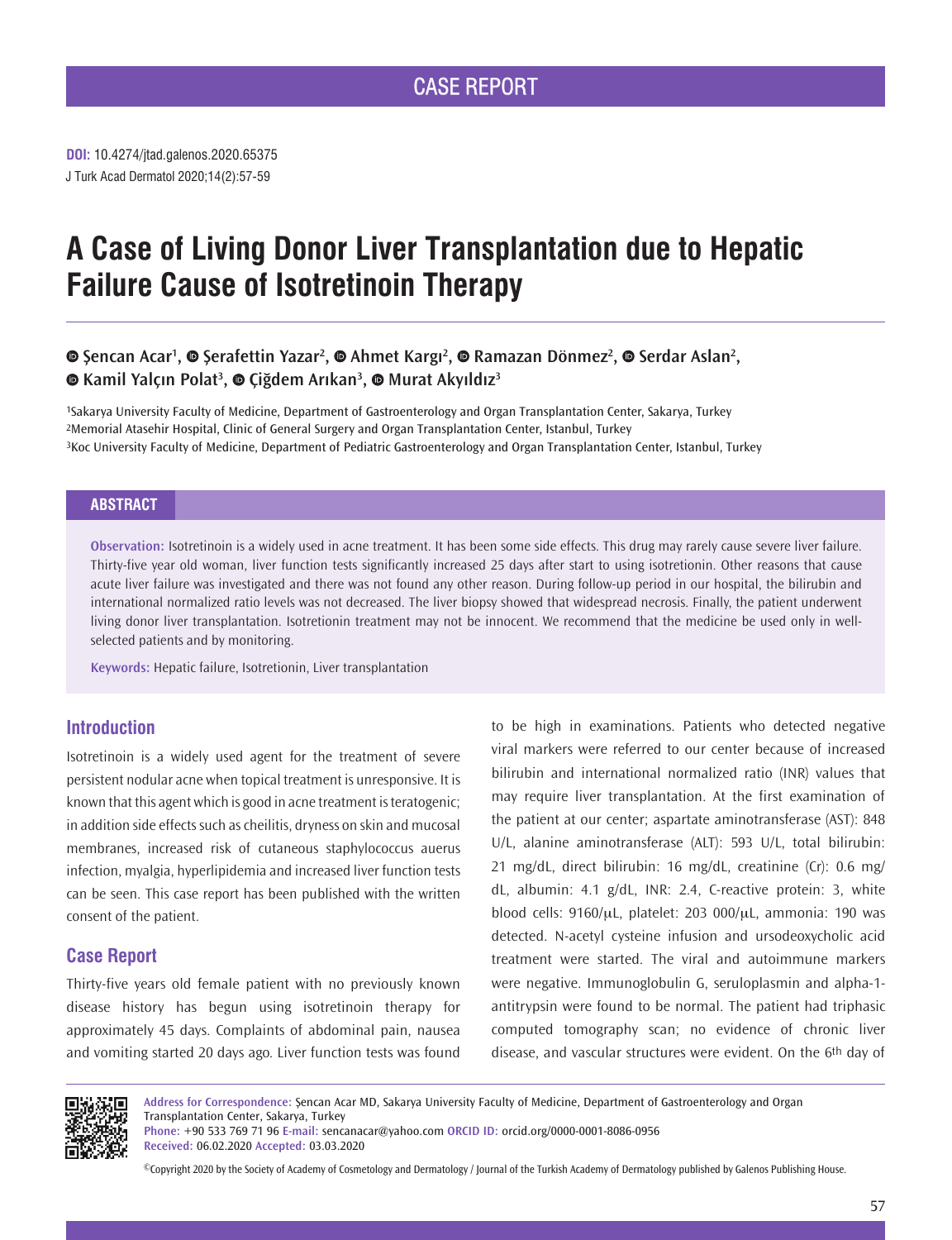hospitalization, liver-tru-cut biopsy was performed cause of poor response to medical treatment. The histopathological findings were sentinelobuler, bridging, panasinine necrosis areas as active acute hepatitis. In this process, the patient who had prepared live donor, bilirubin and INR values were not regressed on the followup and living donor liver transplantation was performed on the 15<sup>th</sup> day of hospitalization. Histopathologic evaluation of explant liver revealed diffuse centrilobular and panasyner necrosis, mild portal inflammation.

## **Discussion**

Although isotretinoin is known to have side effects, it is often used because of its good efficacy in acne treatment and rarely can cause life-threatening side effects [1]. For this reason, monitoring of some tests is generally recommended during the use of the drug. The frequency with which monitoring should be done is still controversial. Some authors have defined liver enzymes and lipid profile control as weekly or biweekly until the time when the relevant response is received after the onset of the drug, which is usually defined as a 4-week period; some sources suggest baseline and monthly monitoring of blood count, lipid profile, and liver function tests [2,3].

With the treatment of ISO, elevation in liver function tests is detected in 15-20% of patients. When interrupted for drug use, they usually fall within normal limits and are usually insignificant [4,5,6]. In fact, some authors state that the risk of developing liver disease is low, if the liver function tests are normal before the treatment [5]. In our patient, the liver function tests had been elevetaed 25 days after begun the treatment.

In the study of Hansen et al. [7], which included 515 patients using ISO cause of acne, investigated the frequency, timing and severity of side effects. High ALT level was found 19 (3.3%) of patients and the most severe case was found to be 264 U/dL in the second month (after vitamin replacement); in another case ALTX4 NUS increased in the first month. The mean time to detect elevation in ALT was 61.9 days. Therefore, it is recommended that patients with normal baseline liver function tests before treatment, take a two-month follow-up of control tests and if they are normal, they should not be controlled again. It is emphasized that blood count monitoring is not necessary in the same study.

In Lee et al.'s [8] systematic review and meta-analysis, it is suggested that less frequent laboratory monitoring is safe for most patients, laboratory anomalies are likely to occur according to the patient's clinical and additional disease status (preexisting liver disease, additional hepatotoxic drug use, Metabolic syndrome) it is stated that more frequent control can be made in patients, in summary monitorisation can be individualized.

Ataseven et al.'s [9] in retrospective analysis of 110 patients included, there was statistically significant increase in total cholesterol, triglyceride and AST values, no significant increase in low-density lipoprotein-cholesterol, no increase in high-density lipoproteincholesterol, Cr and ALT values when baseline-to-third-month laboratory tests were evaluated.

Ucak et al.'s [10] study that evaluated 40 patients, a statistically significant increase was detected in AST and no significant increase was detected in ALT. The increase in AST value was also reported to be correlated with the dose and a significant difference was found between baseline and  $3<sup>rd</sup>$  month values at  $>0.51$  mg/kg/ day.

It has been stated that ISO therapy may be associated with hepatitis, but in some studies there is no relationship between ISO and chronic liver toxicity [6]. If the liver function tests were normal during two months after the treatment started, it was observed that they stayed in the normal limits in the later period [11].

## **Conclusion**

From a liver perspective, ISO treatment may not be innocent, as stated in the literature. It is recommended that the medicine be used only in well-selected patients and by monitoring. Patients with serious hepatitis should be directed to the transplant center in time.

### **Ethics**

**Informed Consent:** Consent form was filled out by all participants. **Peer-review:** Internally peer-reviewed.

## **Authorship Contributions**

Surgical and Medical Practices: Ş.A., Ş.Y., A.K., R.D., S.A., K.Y.P., Ç.A., M.A., Concept: Ş.A., M.A., Design: Ş.A., M.A., Data Collection or Processing: Ş.A., M.A., Analysis or Interpretation: Ş.A., M.A., Literature Search: Ş.A., Ç.A., M.A., Writing: Ş.A., M.A.

**Conflict of Interest:** No conflict of interest was declared by the authors.

**Financial Disclosure:** The authors declared that this study received no financial support.

### **References**

- 1. Armalry Z, Haj S, Bowirrat A, Alhaj M, Jabbour A, Fahoum Y, Abassi Z. Acute kidney injury following isotretinoin treatment. Am J Case Rep 2013;14:554- 556.
- 2. Isotretinoin capsules package insert. Morgantown, WV: Mylon Pharmaceuticals;2011.
- 3. Ramanathan S, Hebert AA. Management of acne vulgaris. J Pediatr Health Care 2011;25:332-337.
- 4. Barth JH, Macdonald-Hull SP, Mark J, Jones RG, Cunliffe WJ. Isotretinoin therapy for acne vulgaris: a re-evoluation of the need for measurements of plasma lipids and liver function tests. Br J Dermatol 1993;129:704-707.